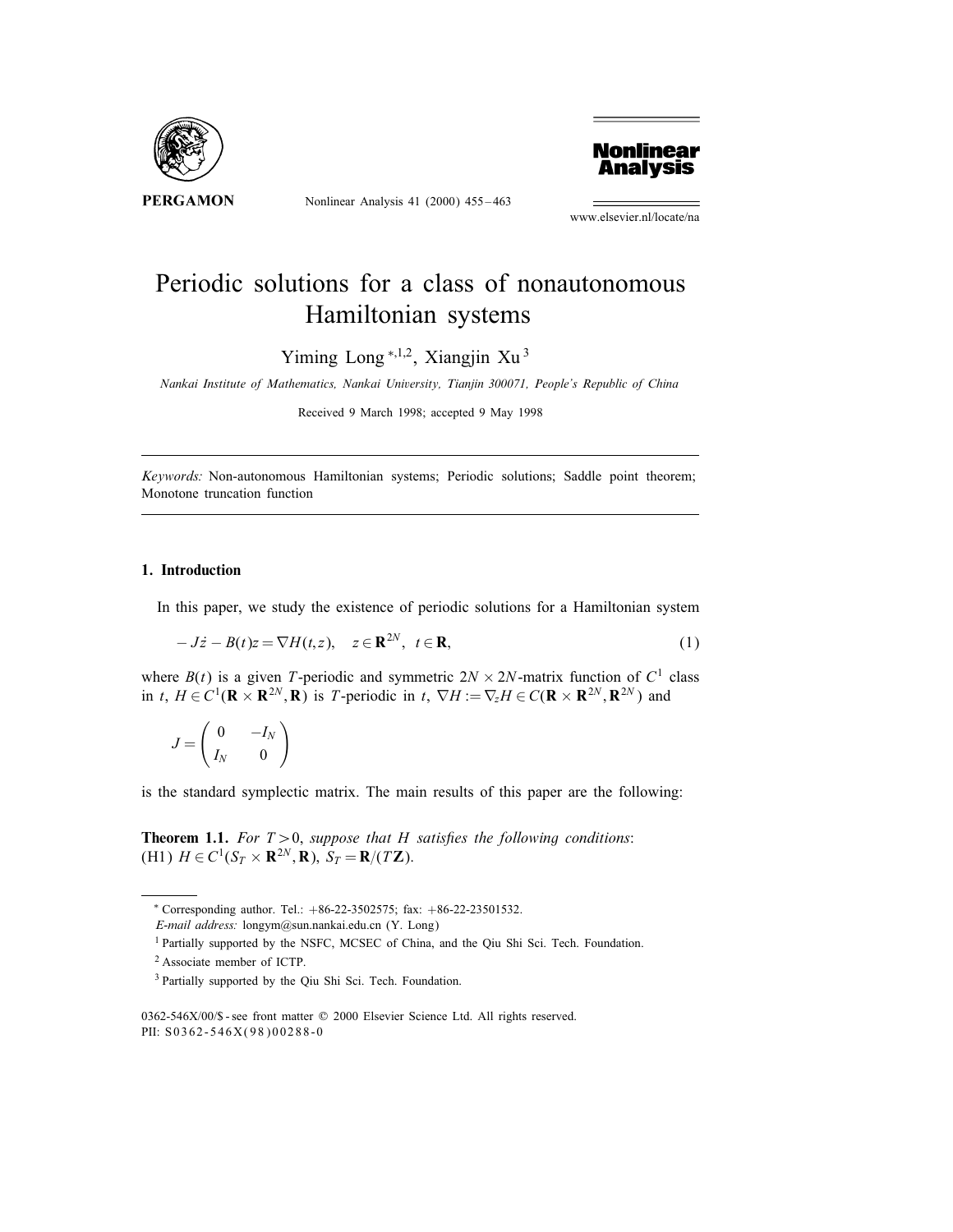(H2) There are constants  $\mu > 2$  and  $r > 0$  such that

$$
0 < \mu H(t, z) \leq z \nabla H(t, z), \quad \forall |z| \geq r.
$$

(H3)  $H(t, z) = o(|z|^2)$ , uniformly in t as  $z \to 0$ .  $(H4)$  There exists a constant  $\bar{a}$  such that

$$
\lim_{|z|\to\infty}\frac{H_t(t,z)}{H(t,z)}\geq \bar{a} > -\frac{2}{T}, \quad \text{uniformly in } t.
$$

Then Eq.  $(1)$  has a nontrivial T-periodic solution in each of the following two cases: (i) The boundary value problem

 $-J\dot{z} = B(t)z, \qquad z(0) = z(T),$  (2)

has only the trivial solution.

(ii) There is a constant  $\rho > 0$  such that  $H(t, z) > 0$  (or  $H(t, z) < 0$ ) for all z satisfying  $0<|z|<\rho$ .

**Theorem 1.2.** Suppose that H satisfies  $(H1)$ – $(H3)$  and the following  $(H5)$ . There are constants c,  $d > 0$ , such that  $|\nabla H(t,z)| \leq c(\nabla H(t,z), z) + d$ ,  $\forall z \in \mathbb{R}^{2N}$ . Then Eq.  $(1)$  has a nontrivial T-periodic solution in each of case  $(i)$  and  $(ii)$  in Theorem 1.1.

For the autonomous case, i.e.  $H$  is independent of  $t$ , in his pioneering work [9] Rabinowitz first proved the existence of at least one periodic solution for Eq.  $(1)$ . Many works have been done on this problem. For example, in  $[1, 2, 4-6, 9-12]$  some existence results of Eq.  $(1)$  are proved. We refer to  $[1, 12]$  for further references. These results have further restrictions on  $\nabla_z H(t,z)$  in addition to (H1)–(H3). In this paper, we prove the existence of periodic solutions for Eq.  $(1)$  under a different and new condition (H4), which measures the difference of Eq.  $(1)$  from the autonomous systems. Define  $H(t, z) = f(t)e^{|z|^{\alpha}}$  for large |z|, with  $\alpha > 0$  and  $f \in C^1(S_T, \mathbf{R})$  satisfying  $f'(t)/f(t) > -2/T$  for all t. Such kinds of functions as above satisfy the conditions of our Theorem 1.1, but are not contained in the above mentioned papers. Our Theorem 1.2 generalizes Theorem 2.1 of [2], where [2] requires  $|\nabla H(t, z)|^p \le$  $c\nabla H(t, z)z + d$ , for all  $z \in \mathbb{R}^{2N}$ , where  $p > 1$ . One may also compare our theorems with Theorem 1.4 of [10].

## 2. Proofs of main results

In this section, we consider the Hamiltonian system

$$
-J\dot{z} - B(t)z = \nabla H(t, z), \quad z \in \mathbf{R}^{2N}, \ t \in \mathbf{R}
$$

with  $B(t)$  being a given continuous T-periodic and symmetric matrix function and H being T-periodic in t. Let  $X := W^{1/2,2}(S_T, \mathbf{R}^{2N})$  be the Sobolev space of T-periodic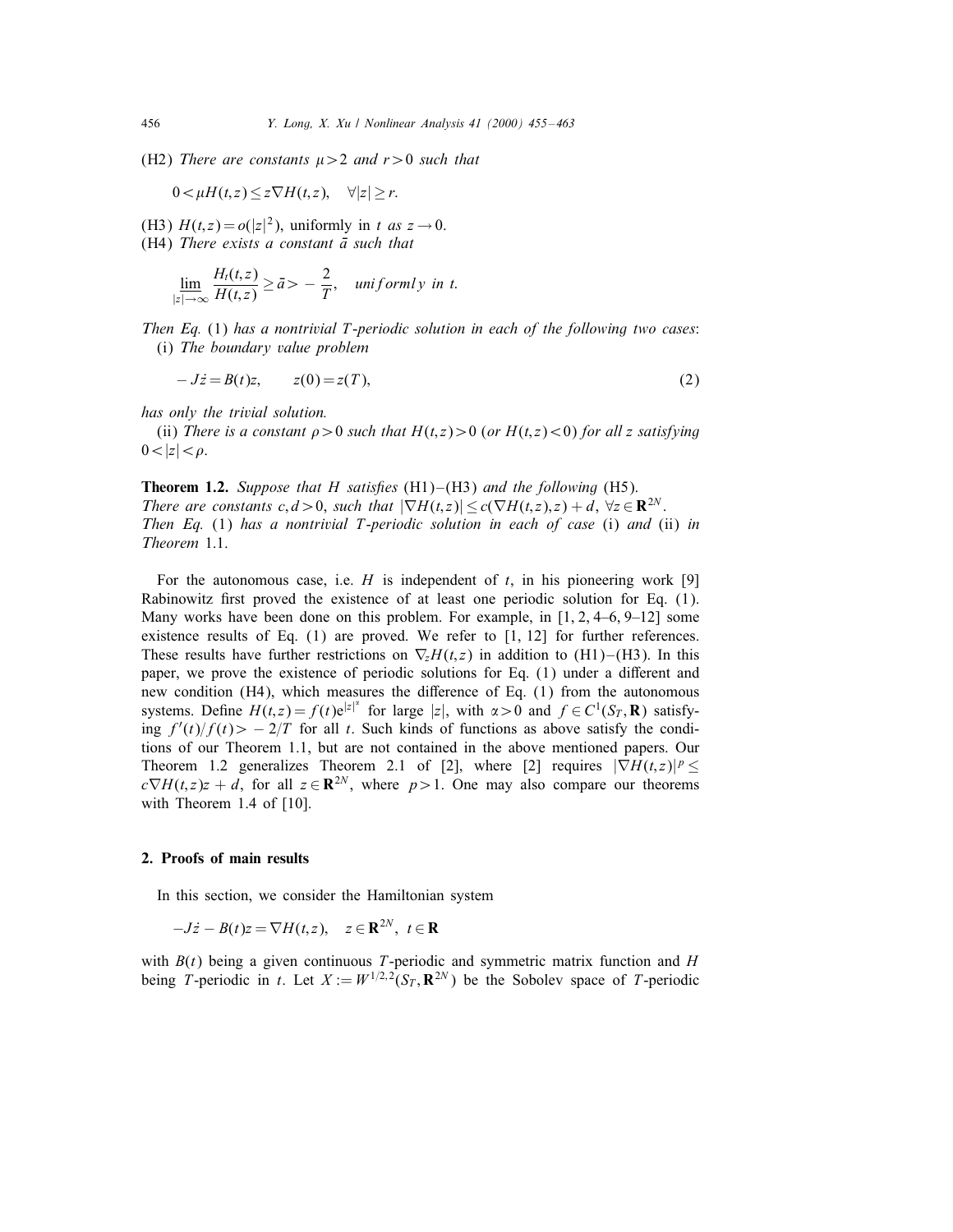$\mathbb{R}^{2N}$ -valued functions with inner product  $(\cdot, \cdot)_X$  and norm  $\|\cdot\|_X$ . Define two self-adjont operators  $A, B \in \mathcal{L}(X)$  by extending the bilinear forms

$$
(Ax, y) = \int_0^T (-J\dot{x}, y) dt, \qquad (Bx, y) = \int_0^T (B(t)x, y) dt, \quad \forall x, y \in X.
$$

By [7] and standard spectral theory,  $B$  is compact on  $X$ . Denote the eigenvalues of  $A - B$  on X by

$$
\cdots \leq \lambda_{-2} \leq \lambda_{-1} < 0 (= \lambda_0) < \lambda_1 \leq \lambda_2 \leq \cdots,
$$

where when dim ker( $A - B$ ) = 0,  $\lambda_0 \notin \sigma(A - B)$ . Let  $\{e_{\pm i}\}\$ be the eigenvectors of  $A -$ B corresponding to  $\{\lambda_{\pm j}\}$ , respectively. Define  $X_+ = \text{span}\{e_1, e_2, ...\}$ ,  $X_- = \text{span}\{e_{-1}, e_{-2}, ...\}$  $e_{-2},\ldots$ ,  $X_0 = \ker(A - B)$ . Hence there exists a decomposition  $X = X_+ \oplus X_0 \oplus X_-$  with  $\dim X_0 < \infty$ ,  $\dim X_+ = \dim X_- = \infty$  and an equivalent inner product in X, denoted by  $\langle \cdot, \cdot \rangle$  for  $u = u^+ + u^0 + u^-$  and  $v = v^+ + v^0 + v^- \in X = X_+ \oplus X_0 \oplus X_-$ , define

$$
\langle u, v \rangle = ((A - B)u^+, v^+)_X - ((A - B)u^-, v^-)_X + (u^0, v^0)_X.
$$

Hence, we have

$$
\int_0^T (-Ju - B(t)u)u dt = ((A - B)u, u)_X = ||u^+||^2 - ||u^-||^2.
$$

Note that  $\dim X_0 > 0$  if and only if the boundary value problem

 $-J\dot{z} = B(t)z$ ,  $z(0) = z(T)$ 

has at least a nontrivial solution.

Set  $\alpha_0 = \min_{|z|=r_0, t \in S_T} H(t, z)$ ,  $\beta_0 = \max_{|z| \le r_0, t \in S_T} |H(t, z)|$ . Conditions (H1) and (H2) imply that for some  $\beta_3 \geq 0$ 

$$
\alpha_0|z|^{\mu} \le H(t,z), \quad \forall |z| \ge r_0,
$$
  
\n
$$
\alpha_0|z|^{\mu} \le H(t,z) + \beta_0 \le \frac{1}{\mu}(\nabla H(t,z)z + \beta_3), \quad \forall z \in \mathbf{R}^{2N}.
$$

Modifying [5] (cf. appendix of [5]), choose  $\sigma \in (0, 1)$ , such that  $\mu \sigma > 2$ , we truncate  $H$  as in the following proposition:

**Proposition 2.1.** Assume conditions (H1) and (H2), then there exist two sequences  $\{K_n\}$  and  $\{K'_n\}$  in **R** and a sequence of functions  $\{H_n\}$  such that

- (i)  $0 < K_0 < K_n < K_{n+1}$ ,  $\forall n \in \mathbb{N}$ , and  $K_n \to \infty$ , as  $n \to \infty$ , where  $K_0 = \max\{1, r, \beta_0/$  $\alpha_0(1-\sigma)$ ; and  $K_n < K'_n$ ,  $\forall n \in \mathbf{R}$ .
- (ii)  $H_nt C(S_T \times \mathbf{R}^{2N}, \mathbf{R})$  and for any given  $t \in S_T$ ,  $H_n(t, \cdot) \in C^1(\mathbf{R}^{2N}, \mathbf{R})$ , for every  $n \in \mathbb{N}$ .
- (iii)  $H_n(t,z) = H(t,z)$ ,  $\forall |z| \leq K_n$ , for every  $n \in \mathbb{N}$ ; and  $H_n(t,z) = (\tau_n + 1)|z|^{\mu \lambda}$ ,  $\forall |z|$  $\geq K'_n$ , for every  $n \in \mathbb{N}$ .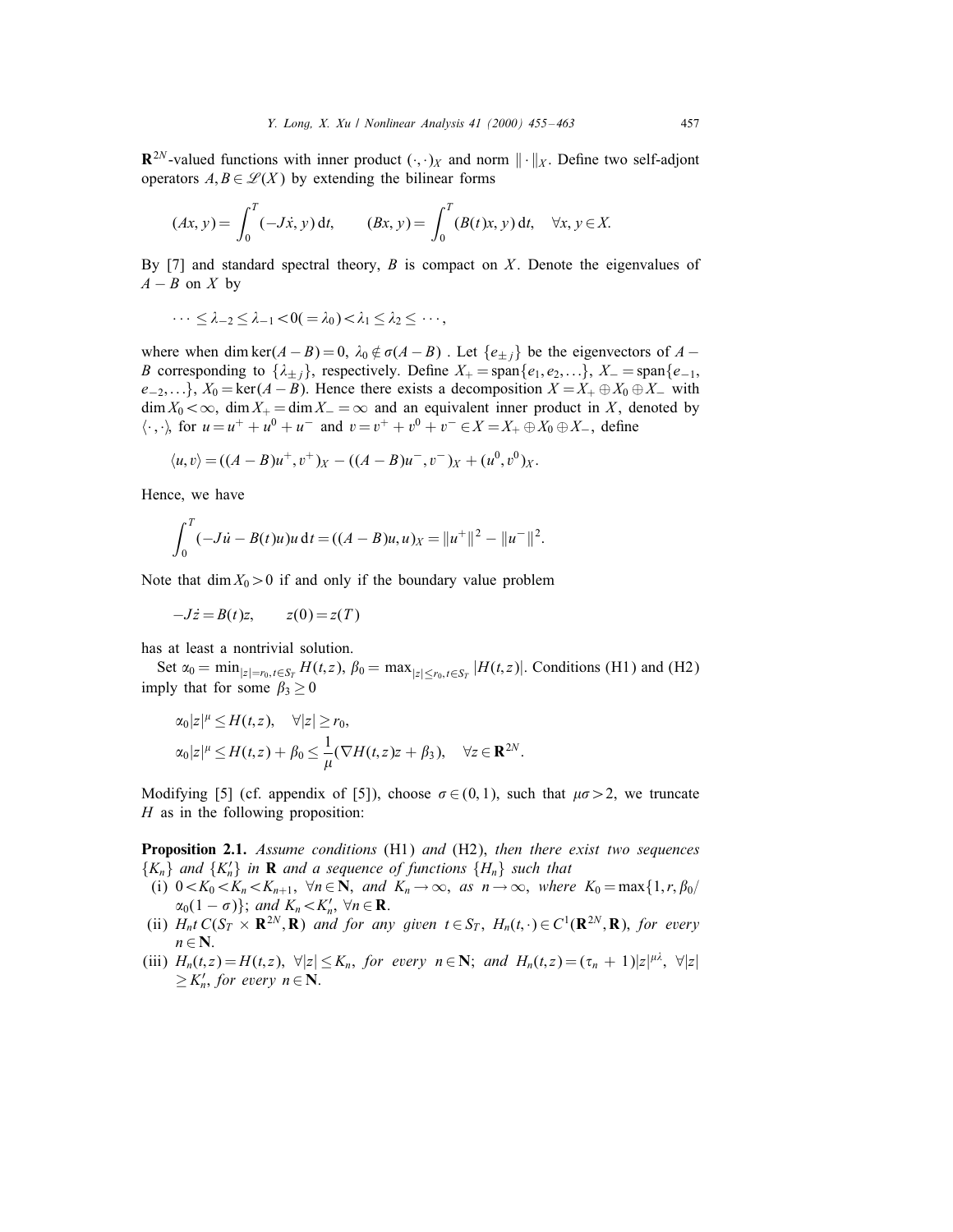(iv)  $H_n(t, z) \le H_{n+1}(t, z) \le H(t, z), \ \forall (t, z) \in S_T \times \mathbb{R}^{2N}$ . (v)  $0 < \mu \sigma H_n(t, z) \leq \nabla H_n(t, z)z$ ,  $\forall |z| \geq r_0$ , for every  $n \in \mathbb{N}$ .

Note that in [5] the truncating functions are constructed for autonomous Hamiltonian functions. But the proof also works for time-dependent  $H(t, z)$ .

Now integrating (v) yields

$$
H_n(t,z) \ge a|z|^{\mu\sigma} - b, \quad \forall z \in \mathbf{R}^{2N},
$$

for some *n*-independent constants *a* and *b*. Let  $\Psi_n(u) = \int_0^T H_n(t, u) dt$ . Define a functional  $I_n: X \to \mathbf{R}$  by

$$
I_n(u) = \frac{1}{2} \int_0^T (-Ju' - B(t)u)u \, dt - \int_0^T H_n(t, u) \, dt
$$
  
=  $\frac{1}{2} (\|u^+\|^2 - \|u^-\|^2) - \Psi_n(u).$ 

It is well known that  $I_n \in C^1(X, \mathbf{R})$ , and

$$
\langle I'_n(u), v \rangle = \int_0^T (-Ju' - B(t)u)v \, dt - \int_0^T \nabla H_n(t, u)v \, dt
$$

$$
= \langle u^+ - u^-, v \rangle - \langle \Psi'_n(u), v \rangle
$$

and  $\Psi'_n$  is compact as in [12]. So finding T-periodic solutions of Eq. (1) with H replaced by  $H_n$  is equivalent to finding critical points of  $I_n$  in X.

We will use Theorem 1.3 of [2] to prove that  $I_n$  has a critical point  $u_n$  which is different from 0. Similarly to the proof of  $[2]$ , it is easy to show that the functional  $I_n$  satisfies (I2), (I3) and (I4) in Theorem 1.3 of [2] without using (H4) or (H5). Different from [2], we also prove  $(11)$  without using  $(H4)$  or  $(H5)$  as the following.

Lemma 2.1.  $I_n$  satisfies  $(PS)^*$ .

**Proof.** Suppose  $\{u_k\}$  is a sequence in X such that

 $u_k \in X_k$ ,  $I_n(u_k) \leq C < \infty$  and  $P_k I'_n(u_k) \to 0$  as  $k \to \infty$ .

Then for large *n* and  $v = u_k$ ,

$$
C + ||u_k||_X \geq I_n(u_k) - \frac{1}{2} \langle P_k I'_n(u_k), u_k \rangle
$$
  
= 
$$
\int_0^T \left(\frac{1}{2} \nabla H_n(t, u_k) u_k - H_n(t, u_k)\right) dt
$$
  

$$
\geq \left(\frac{1}{2} - \frac{1}{\mu \sigma}\right) \int_0^T \nabla H_n(t, u_k) u_k dt - c_1
$$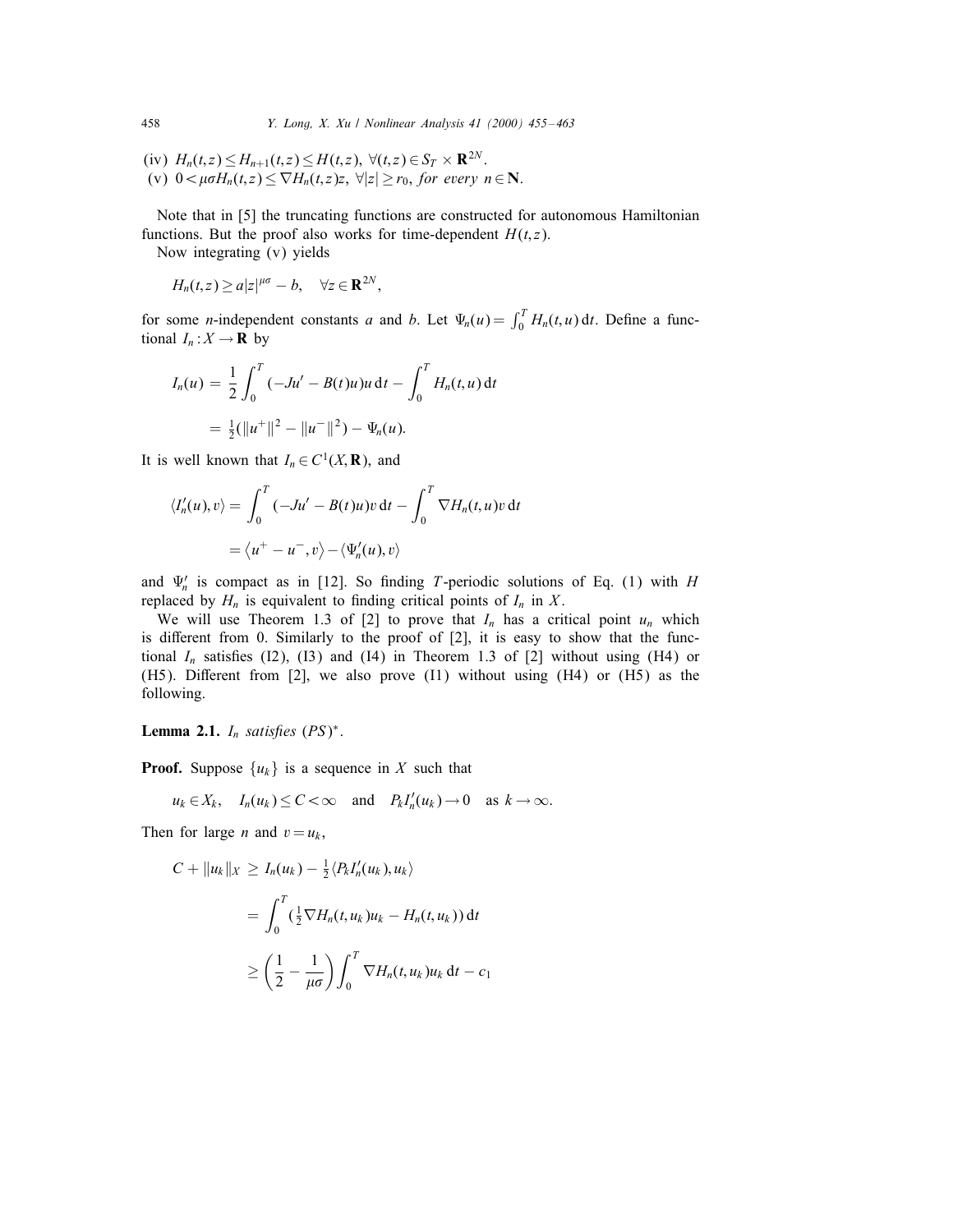Y. Long, X. Xu / Nonlinear Analysis 41 (2000) 455–463 459

$$
\geq \left(\frac{\mu\sigma}{2} - 1\right) \int_0^T H_n(t, u_k) dt - c_2
$$
  

$$
\geq c_3 \|u_k\|_{L^{\mu\sigma}}^{\mu\sigma} - c_4
$$
 (3)

via (H2) and the growth of  $H_n$  at infinity. Writing

$$
u_k = u_k^+ + u_k^- + u_k^0 \in X_+ \oplus X_- \oplus X_0.
$$

Because  $X_0$  is a finite-dimensional space, it follows from Eq. (3) that

$$
||u_k^0||_X \leq c_5(1+||u_k||_X^{1/\mu\sigma}).
$$

Taking  $v = u_k^+$  in the inequality  $|\langle P_k I_n'(u_k), v \rangle| \le ||v||$  (which holds for large *n*), we have

$$
||u_k^+||_X^2 - \bigg|\int_0^T \nabla H_n(t,u_k)u_k^+ dt\bigg| \leq ||u_k||_X.
$$

Using the Hölder inequality and  $||u||_{L^{\mu\sigma}} \leq C_{\mu\sigma} ||u||_X$ , by Eq. (3) we have

$$
||u_k^+||_X^2 \le \left\{ \int_0^T |\nabla H_n(t, u_k)|^{\mu\sigma/(\mu\sigma-1)} dt \right\}^{(\mu\sigma-1)/\mu\sigma} ||u_k^+||_{L^{\mu\sigma}} + ||u_k^+||_X
$$
  
\n
$$
= \left\{ \int_{|u_k| \le K'_n+1} + \int_{|u_k| > K'_n+1} |\nabla H_n(t, u_k)|^{\mu\sigma/(\mu\sigma-1)} dt \right\}^{(\mu\sigma-1)/\mu\sigma}
$$
  
\n
$$
\times ||u_k^+||_{L^{\mu\sigma}} + ||u_k^+||_X
$$
  
\n
$$
\le \{C_0(n) + (\mu\sigma R)^{\mu\sigma/(\mu\sigma-1)} ||u_k||_{L^{\mu\sigma}}^{\mu\sigma} \}^{(\mu\sigma-1)/\mu\sigma} ||u_k^+||_{L^{\mu\sigma}} + ||u_k^+||_X
$$
  
\n
$$
\le C_1(n)(1 + ||u_k||_{L^{\mu\sigma}}^{\mu\sigma-1}) ||u_k^+||_X,
$$

i.e.,

$$
||u_k^+||_X \leq C_1(n)(1+||u_k||_{L^{\mu\sigma}}^{\mu\sigma-1}) \leq C_2(n)(1+||u_k||_X^{(\mu\sigma-1)/\mu\sigma}),
$$

where  $C_i(n)$ 's are constants depending on *n*. Similarly, for  $v = u_k^-$  we have

$$
||u_k^-||_X \leq C_3(n)(1+||u_k||_X^{(\mu\sigma-1)/\mu\sigma}).
$$

Hence,

$$
||u_k||_X \leq C_4(n)(1+||u_k||_X^{(\mu\sigma-1)/\mu\sigma})
$$

i.e.,  $\{u_k\}$  is bounded on X. Since

$$
u_k^+ - u_k^- - P_k \Psi'_n(u_k) = P_k I'_n(u_k) \to 0 \quad \text{as } k \to \infty,
$$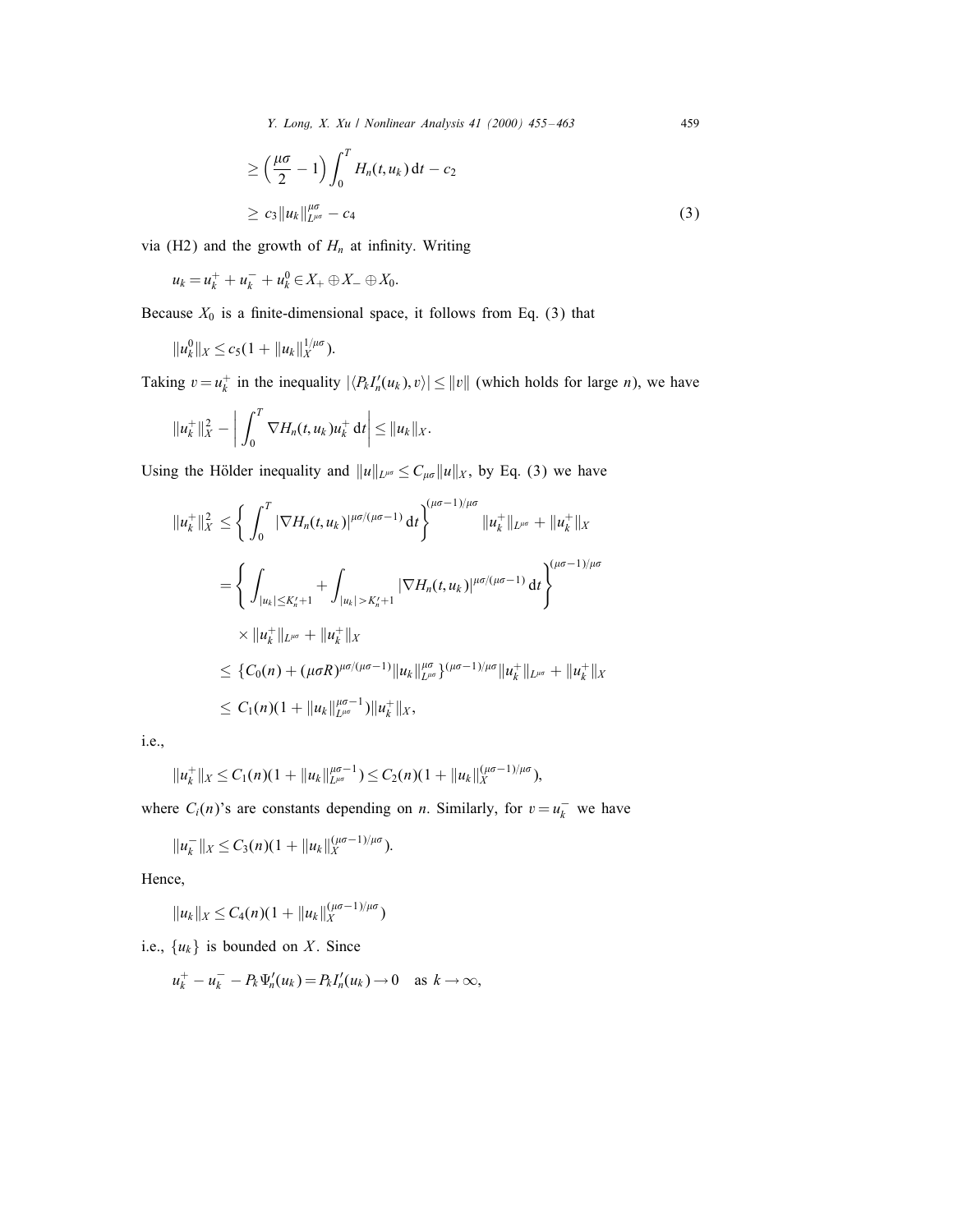$\Psi'_n$  is a compact operator, and  $\{u_k^0\} \subset X^0$  is bounded,  $\{u_k\}$  has a convergence subsequence, i.e.,  $(PS)^*$  holds.  $\square$ 

**Proof of Theorem 1.1.** By our above discussions,  $I_n$  satisfies the hypotheses of Theorem 1.3 of [2]. So  $I_n$  possesses a nontrivial critical point  $u_n$ . We shall prove  $||u_n||_C \leq K_n$  for large *n*.

We first prove that there is a constant  $M > 0$  such that  $I_n(u_n) \leq M$ , for every  $n \in \mathbb{N}$ . If every one of  $\{u_n\}$  is gained in the first case in the proof of Theorem 1.3 of [2] (p. 228),  $I_n(u_n)$ <0 holds for every  $n \in \mathbb{N}$ . Otherwise, there exists an  $n_0$  such that  $u_{n_0}$ is gained in the second case. Note that  $I_n \leq I_{n_0}$  for  $n > n_0$  (since  $H_n \geq H_{n_0}$  for  $n > n_0$ ), we replace  $I_{n_0}$  by  $I_n$  only in the proof of the Theorem 1.3 of [2] (pp. 228–230), and use the same  $\Phi, \Gamma, \mathcal{B}, \mathcal{H}_m, Q_m, G$  as gained for  $I_{n_0}$  and  $B_1^m$  for  $I_n$ . Then we can gain a critical point  $u_n$  of  $I_n$  such that  $\alpha_n \leq I_n(u_n) \leq I_{n_0}(u_{n_0})$ , i.e.,  $0 < \alpha_n \leq c_n \leq c_{n_0}$ . Thus, we have constant  $M>0$  such that there exists a critical point  $u_n$  of  $I_n$  such that  $I_n(u_n) \leq M$ .

Now we show that  $||u_n||_C \le K_n$  for large *n*. Since  $I'_n(u_n) = 0$ , similarly to Eq. (3) we have

$$
\int_0^T \nabla H_n(t, u_n) u_n \, \mathrm{d}t \le M_1, \qquad \int_0^T H_n(t, u_n) \, \mathrm{d}t \le M_2 \tag{4}
$$

for some constants  $M_1$  and  $M_2$  independent of n.

Denote by  $\tilde{H}_n(t,z) = \frac{1}{2} \langle B(t)z, z \rangle + H_n(t,z)$ . Then (H1), (H2) and (H4) also hold for  $\tilde{H}_n$  with some  $\tilde{\mu}$ ,  $\tilde{r}$  independent of n and the same  $\tilde{a}$ . Thus we can omit  $\langle B(t)z, z \rangle$  in the following proof.

Denote

$$
A_n = \{ t \in S_T \mid |u_n(t)| < K_n \}.
$$

By Eq. (4) we have

$$
M_2 \geq \int_0^T H_n(t, u_n) dt \geq \alpha_0 \|u_n\|_{L^{\mu\sigma}}^{\mu\sigma} + b
$$

for some *n*-independent constant *b*. Thus we know for large *n*,  $A_n \neq \emptyset$  and *measure*( $A_n$ ) > T/2. Since  $u_n \in C^1$ ,  $A_n$  is open. Let  $A_n = \bigcup_{j=1}^{\infty} (a_{n,j}, b_{n,j})$ . It suffices to prove  $A_n = S_T$ .

We prove this indirectly by assuming that this claim fails in a subsequence of  ${A_n}$ . Without loss generality, we still denote this subsequence by  ${A_n}$ . By Eq. (4),  $H_n(t, u_n)|_{A_n} = H(t, u_n)$  and  $K_n > r$ , we have

$$
M_2 \geq \int_0^T H_n(t, u_n) dt \geq \int_{A_n} H_n(t, u_n) dt = \sum_{j=1}^{\infty} \int_{a_{n,j}}^{b_{n,j}} H(t, u_n) dt.
$$

For every  $(a_{n,j}, b_{n,j})$ , let

$$
B_j^n = \{t \in (a_{n,j}, b_{n,j}) \mid H(t, u_n(t)) < H(a_{n,j}, u_n(a_{n,j}))\} = \bigcup_{l=1}^\infty (c_l^j, d_l^j).
$$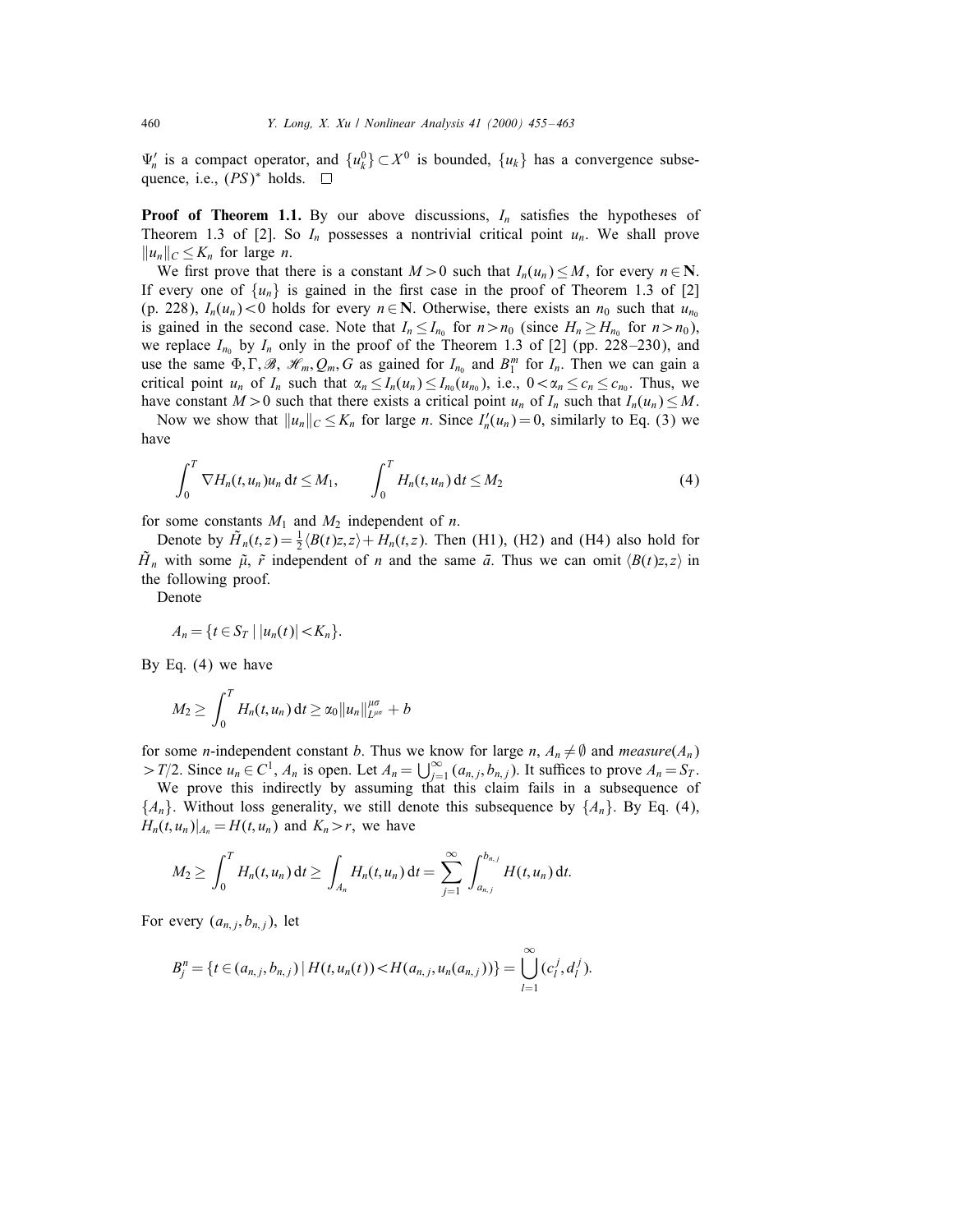We have  $H(a_{n,j}, u_n(a_{n,j})) = H(c_l^j, u_n(c_l^j)) = H(d_l^j, u_n(d_l^j))$ ,  $\forall l \in \mathbb{N}$ . Thus,

$$
\int_{a_{n,j}}^{b_{n,j}} H(t, u_n) dt
$$
  
\n
$$
\geq (b_{n,j} - a_{n,j}) H(a_{n,j}, u_n(a_{n,j})) + \int_{B_j^n} [H(t, u_n(t)) - H(a_{n,j}, u_n(a_{n,j}))] dt
$$
  
\n
$$
= (b_{n,j} - a_{n,j}) H(a_{n,j}, u_n(a_{n,j})) + \sum_{l=1}^{\infty} \int_{c_l^j}^{d_l^j} \int_{c_l^j}^t H_s(s, u_n(s)) ds dt,
$$

the last equality holds since  $\dot{u}_n = J \nabla H(t, u_n)$ . By (H4) there exists  $N > r$  independent of  $n$  such that

$$
\frac{H_t(t,z)}{H(t,z)} > -\frac{1}{T} + \frac{\bar{a}}{2}, \quad \forall |z| > N.
$$

When  $|u_n(s)| \ge N$  and  $H_s(s, u_n(s)) < 0$  for  $s \in B_j^n$ , we have

$$
\frac{H_s(s,u_n(s))}{H(a_{n,j},u_n(a_{n,j}))} \ge \frac{H_s(s,u_n(s))}{H(s,u_n(s))} \ge -\frac{1}{T} + \frac{\bar{a}}{2}.
$$

Let  $\beta = \min_{s \in S_T, |z| \le N} \{H_s(s, z), 0\}$ , then  $\beta$  is finite and independent of *n*. Hence we have

$$
\int_{a_{n,j}}^{b_{n,j}} H(t, u_n) dt \ge H(a_{n,j}, u_n(a_{n,j})) \Big\{ (b_{n,j} - a_{n,j}) + \iint_{Q_1} \frac{H_s(s, u_n(s))}{H(a_{n,j}, u_n(a_{n,j}))} ds dt \Big\} + \bigg( \iint_{Q_2} + \iint_{Q_3} \bigg) H_s(s, u_n(s)) ds dt,
$$

where

$$
Q_1 = \{s \in B_j^n \mid |u_n(s)| > N, H_s(s, u_n(s)) < 0\},
$$
  
\n
$$
Q_2 = \{s \in B_j^n \mid |u_n(s)| > N, H_s(s, u_n(s)) \ge 0\},
$$
  
\n
$$
Q_3 = \{s \in B_j^n \mid |u_n(s)| \le N\}.
$$

Then we have

$$
\int_{a_{n,j}}^{b_{n,j}} H(t, u_n) dt
$$
\n
$$
\geq H(a_{n,j}, u_n(a_{n,j})) \left[ (b_{n,j} - a_{n,j}) - \sum_{l=1}^{\infty} \int_{c_l^j}^{d_l^j} \int_{c_l^j}^t \left( -\frac{1}{T} + \frac{\bar{a}}{2} \right) \right] + \sum_{l=1}^{\infty} \int_{c_l^j}^{d_l^j} \int_{c_l^j}^t \beta dt
$$
\n
$$
\geq \left[ (b_{n,j} - a_{n,j}) - \frac{1}{4} (b_{n,j} - a_{n,j})^2 \left( \frac{2}{T} - \bar{a} \right) \right] H(a_{n,j}, u_n(a_{n,j})) + \frac{(b_{n,j} - a_{n,j})^2 \beta}{2}
$$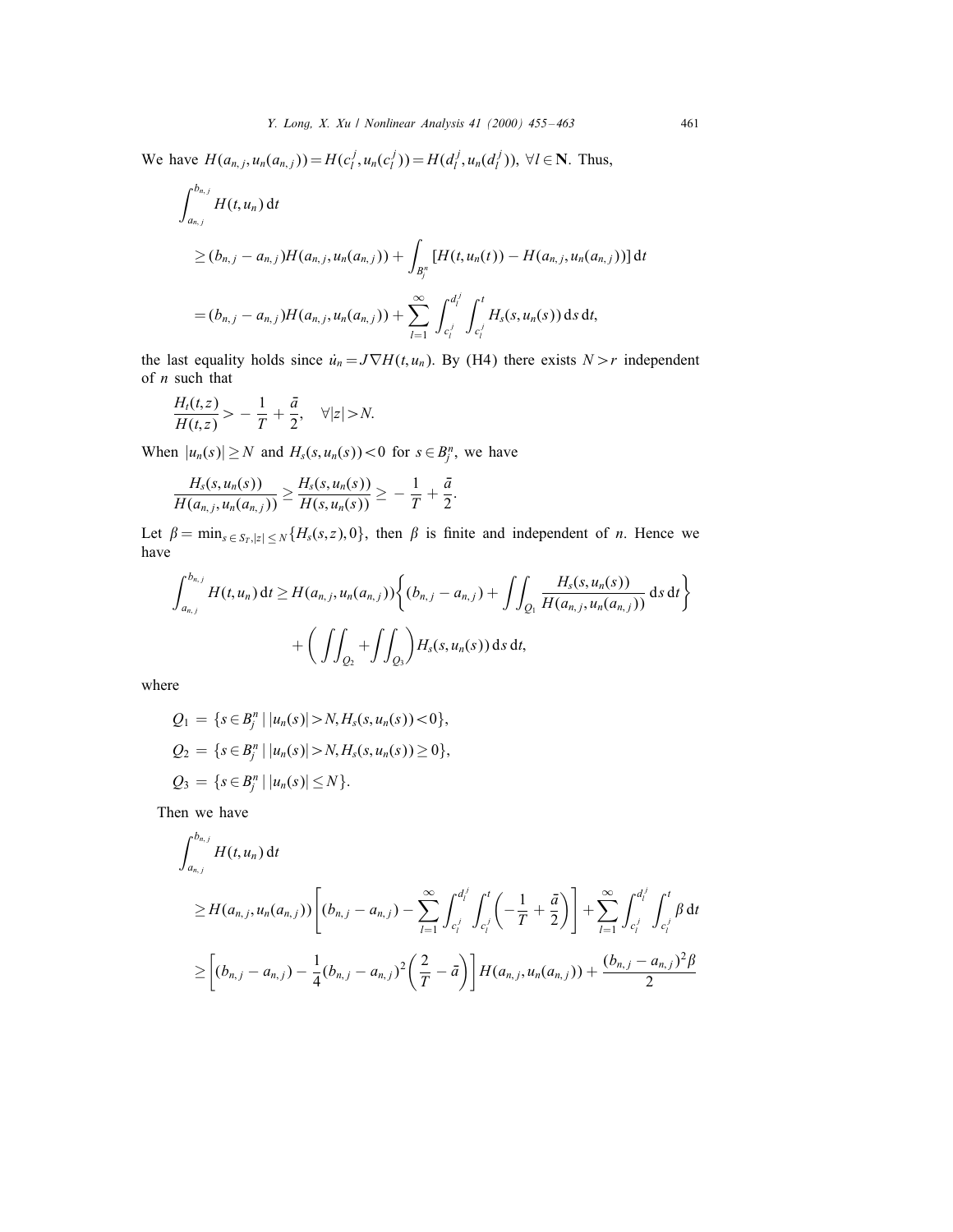462 Y. Long, X. Xu / Nonlinear Analysis 41 (2000) 455 – 463

$$
\geq \left[ (b_{n,j} - a_{n,j}) - \frac{1}{4} (b_{n,j} - a_{n,j})^2 \left( \frac{2}{T} - \bar{a} \right) \right] (\alpha_0 | u_n(a_{n,j}) |^{\mu} - b)
$$
  
+ 
$$
\frac{(b_{n,j} - a_{n,j})^2 \beta}{2}
$$
  

$$
\geq (b_{n,j} - a_{n,j}) \left[ \frac{2 + T\bar{a}}{4} (\alpha_0 K_n^{\mu} - b) + \frac{T\beta}{2} \right].
$$

Thus, we have

$$
M_2 \geq \sum_{j=1}^{\infty} \int_{a_{n,j}}^{b_{n,j}} H(t, u_n) dt
$$
  
\n
$$
\geq \sum_{j=1}^{\infty} (b_{n,j} - a_{n,j}) \left[ \frac{2 + T\bar{a}}{4} (\alpha_0 K_n^{\mu} - b) + \frac{T\beta}{2} \right]
$$
  
\n
$$
\geq \frac{T}{2} \left[ \frac{2 + T\bar{a}}{4} (\alpha_0 K_n^{\mu} - b) + \frac{T\beta}{2} \right].
$$

Since  $\mu > 2$ ,  $2/T + \bar{a} > 0$  and  $K_n \to \infty$  as  $n \to \infty$ , we have a contradiction. Hence  $||u_n||_C \leq K_n$  for large *n*. Since  $H_n(t, u_n) = H(t, u_n)$  for  $||u_n||_C \leq K_n$ , we have that  $u_n$ is a nontrivial solution of Eq. (1) for large *n*. Hence Theorem 1.1 is proved.  $\square$ 

**Proof of Theorem 1.2.** As in the proof of Theorem 1.1, we have Eq. (4) and  $A_n =$  $\bigcup_{j=1}^{\infty} (a_{n,j}, b_{n,j})$  for large *n*. By passing a subsequence, assume  $A_n \neq S_T$ , for  $n \in \mathbb{N}$ . Otherwise, we have the conclusion. From Eq. (4) and (H5)

$$
M_1 \geq \int_0^T \nabla H_n(t, u_n) u_n \, \mathrm{d}t \geq \int_{A_n} \nabla H(t, u_n) u_n \, \mathrm{d}t \geq \frac{1}{c} \int_{A_n} (|\nabla H(t, u_n)| - d) \, \mathrm{d}t.
$$

Thus, we have

$$
\sum_{j=1}^{\infty}\int_{a_{n,j}}^{b_{n,j}}\,|u_n(t)|\,\mathrm{d}t=\int_{A_n}\,|\nabla H(t,u_n)|\,\mathrm{d}t\leq cM_1+\mathrm{d}T.
$$

For  $t \in (a_{n,j}, b_{n,j})$ , we have

$$
|u_n(t)| - |u_n(a_{n,j})| \geq - \int_{a_{n,j}}^t |u_n(s)| ds \geq -(cM_1 + dT),
$$

i.e.,  $|u_n(t)| \ge K_n - (cM_1 + dT)$ . By Eq. (4) we have

$$
M_2 \ge \int_0^T H_n(t, u_n) dt
$$
  
 
$$
\ge \int_0^T (\alpha_0 |u_n|^{\mu\sigma} - b) dt
$$